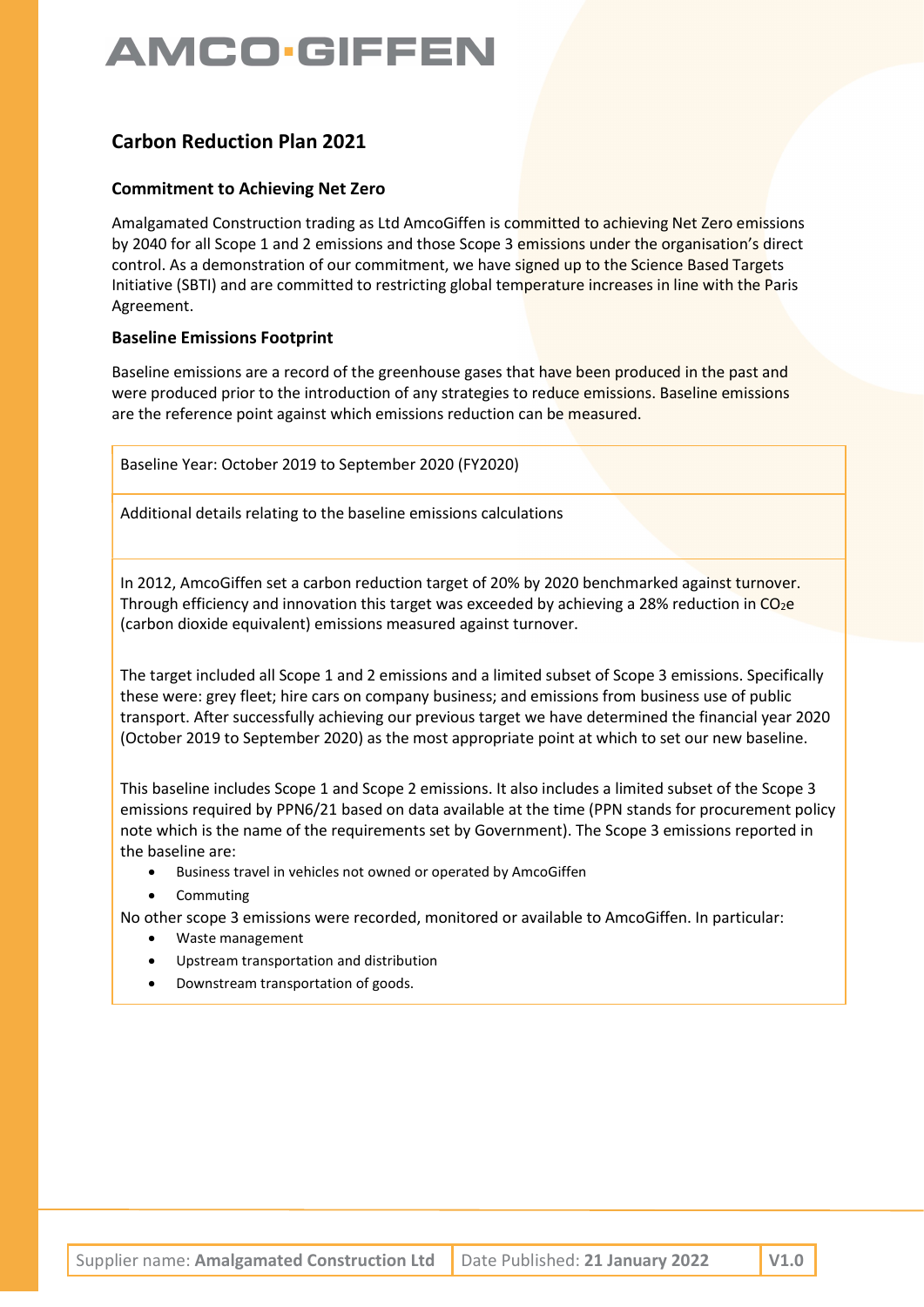| <b>Baseline Year Emissions</b> |                            |  |
|--------------------------------|----------------------------|--|
| <b>EMISSIONS</b>               | TOTAL (tCO <sub>2</sub> e) |  |
| Scope 1                        | 7,170.6                    |  |
| Scope 2                        | 396.3                      |  |
| Scope 3                        | 1,964.7                    |  |
| <b>Total Emissions</b>         | 9,531.6                    |  |

Current Emissions Reporting

|                        | Reporting Year: October 2020 to September 2021 |  |
|------------------------|------------------------------------------------|--|
| <b>EMISSIONS</b>       | TOTAL (tCO <sub>2</sub> e)                     |  |
| Scope 1                | 8,028.9                                        |  |
| Scope 2                | 340.4                                          |  |
| Scope 3                | 1,525.0                                        |  |
| <b>Total Emissions</b> | 9,894                                          |  |

Additional details relating to the current emissions reporting calculations

The data above includes Scope 1 and 2 emissions and the following Scope 3 emissions required by PPN06/21:

- **•** Grey fleet
- Commuting
- Waste management

It does not include the following as this data was not required prior to the release of PPN06/21. Specifically this is:

- Upstream transportation and distribution, which is a new reporting requirement for AmcoGiffen as required by this PPN; and
- Downstream transportation of goods.

In future years, relevant Scope 3 data shall be reported.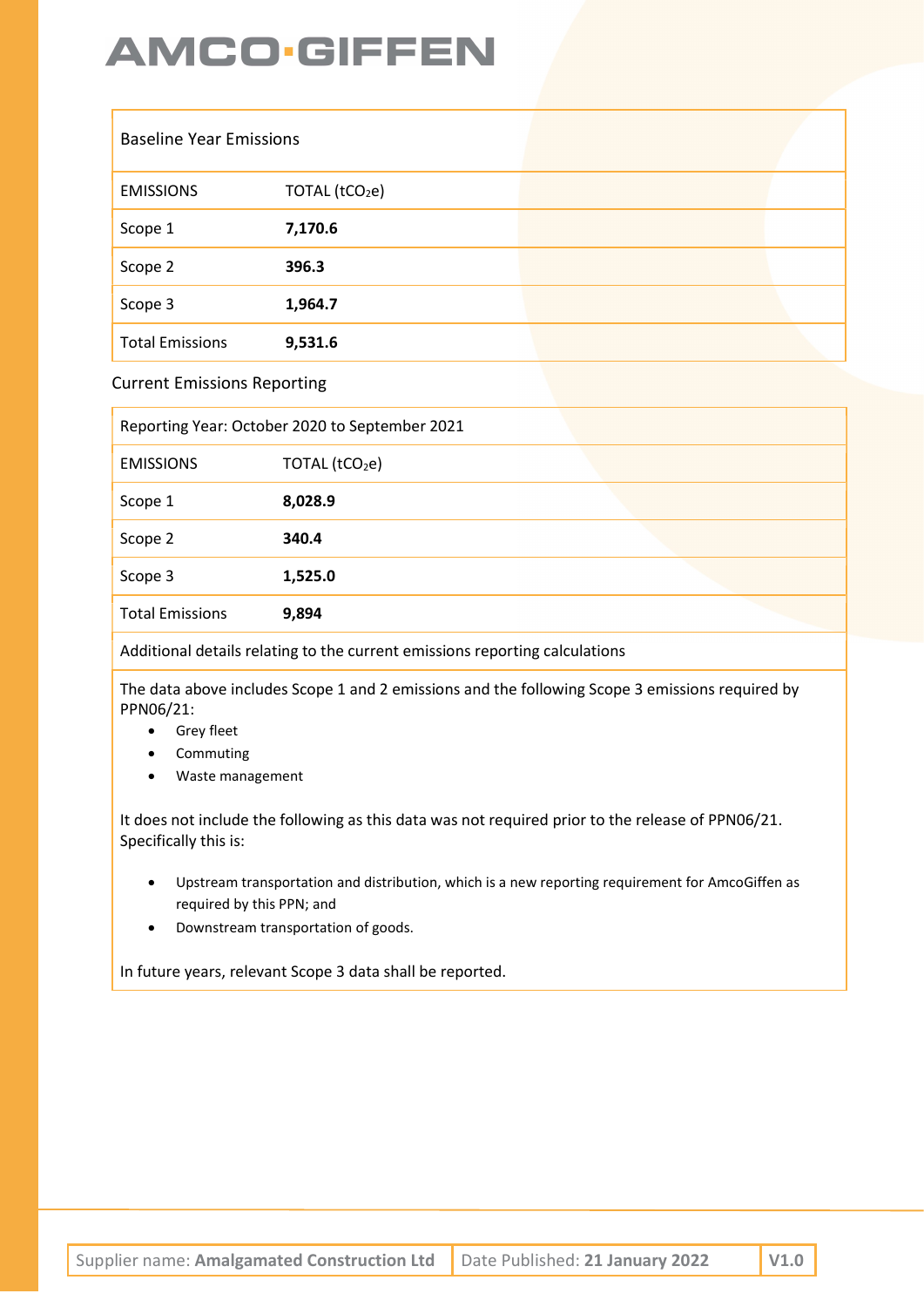### Emissions Reduction Targets

In order to continue our progress to achieving Net Zero, we have adopted the following carbon reduction target:

In line with the Science Based Targets Initiative we commit to reducing carbon emissions by 2.5% per annum.

Based on the above, we project that carbon emissions will decrease over the next five years to 8,188 tCO<sub>2</sub>e by 2026. This is a reduction of  $12\%$ 

However, we consider there is the potential to significantly improve this metric by the implementation of enhanced measures, which are included within the company's SHEQ247 Carbon Reduction Strategy. By implementing these enhanced measures there is the potential to reduce carbon emissions to 5,821 t CO2e by 2026. This would be a reduction of 38.9%. This potential comes from significant uptake of hydro treated vegetable oil (HVO) as a replacement for red and white diesel and speeding up the switch over to lower carbon vehicles. It does not take into account any increase in business operations.

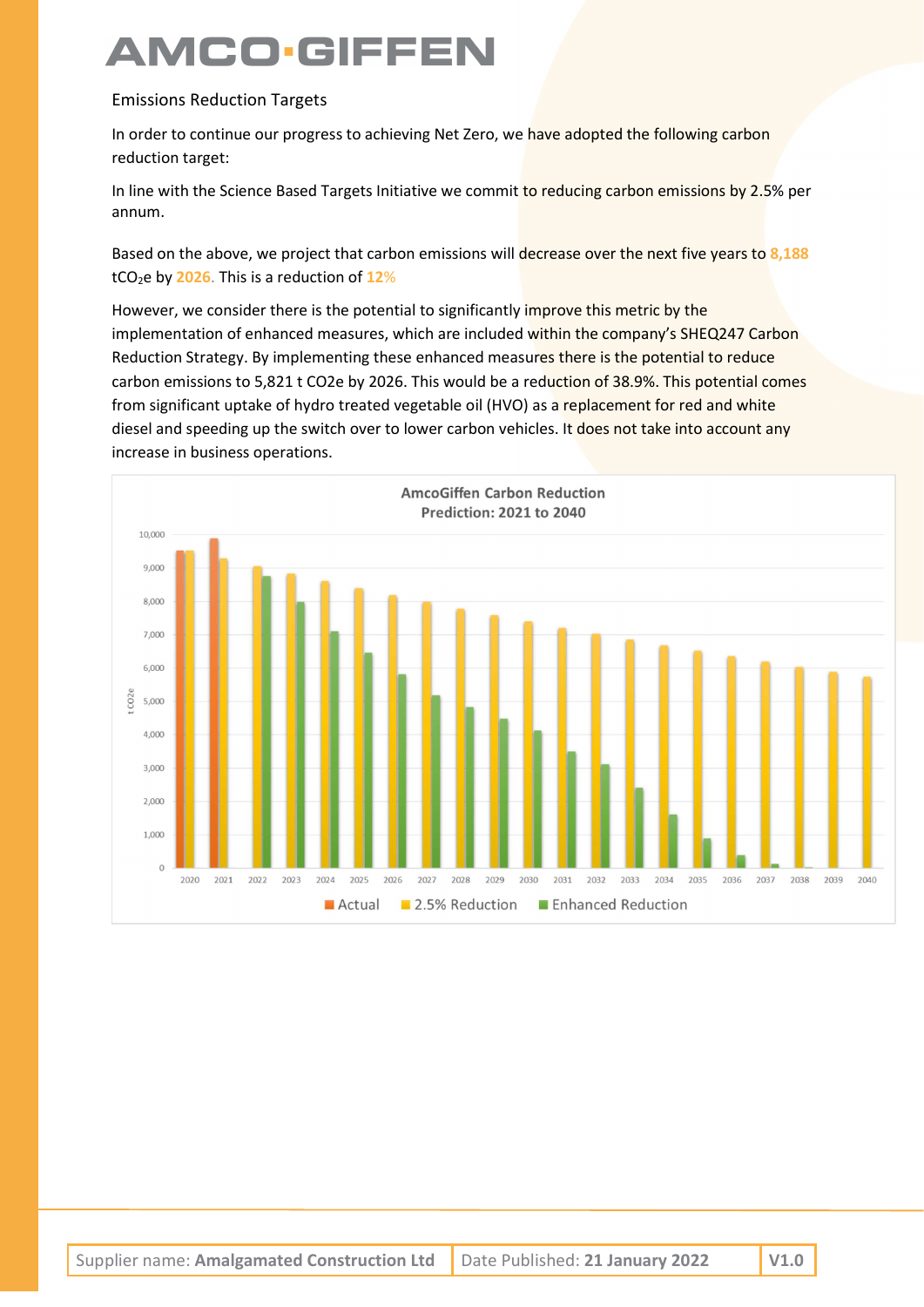### Carbon Reduction Projects

### Completed Carbon Reduction Initiatives

The following environmental management measures and projects have been implemented since the 2020 baseline:

Science Based Targets Initiative: In August 2021 we became signatories of the Science Based Targets Initiative (SBTI) and committed to reducing carbon emissions in line with the Paris Agreement.

Green Electricity Tariff: In September 2021, via our energy broker, we signed up to a renewable electricity tariff for all depots and offices whose electricity supply is under our control. In accordance with carbon reporting requirements, carbon emissions from electricity consumption will still be reported using DEFRA electricity carbon conversion factors.

Trial to Reduce Gas Oil Consumption: In 2021 we undertook a trial to investigate the practicalities of using, and the potential carbon savings from the use of HVO, a renewable biodiesel fuel with a carbon footprint 94% lower than gas oil. We also trialled the use of battery storage units to power sites. The battery storage units (BSU) control site generators and switch the generators off when not required. Power to the site is provided from the battery, therefore supplying an accurate power demand rather than running a large generator inefficiently. The trial, at our Cefn Mawr Viaduct project, demonstrated a 94% reduction in carbon emissions and 49% reduction in fuel consumption.

Battery Operated Power Tools: We've held several events demonstrating battery operated hand tools in 2021 such as; during a project in Kent; part of a safety stand down in Basingstoke; an environmental innovation day at our head office; and, at the launch of our Representatives of Employee Safety Conference. Our aim is to encourage and promote using this technology in place of existing units powered by petrol/diesel. We will monitor uptake of this during 2022.

The carbon emission reduction achieved by these schemes will be calculated at the end of the 2022/23 financial year to allow reporting of:  $tCO<sub>2</sub>e$  saved; and a percentage reduction against the 2020 baseline.

#### Future Proposals

The SBTI and PPN 06/21 both require commitment to reduce absolute carbon emissions. It is clear from the increase in emissions between the benchmark year and current reporting year the importance of monitoring absolute carbon emissions rather than setting carbon reduction targets against output. Although successful in our previous target, we must now concentrate on reducing absolute emissions regardless of the size of the organisation. We must also ensure we capture all data required by the SBTI and PPN06/21, in particular relevant Scope 3 data. Therefore we propose to undertake the following:

Data Monitoring and Reporting: Our approach to carbon reduction and data monitoring will change in line with our commitment to the SBTI and PPN06/21. We will not benchmark carbon reduction against turnover/headcount/output but commit to absolute reduction. We will expand our formal monitoring program for Scope 3 emissions under our direct control, as required by the SBTI and PPN, but not previously required.

Roll-Out HVO and BSU: The trial using HVO fuel and battery storage units at Cefn Mawr was so successful that in FY2022 we are instigating a company-wide commitment to replace gas oil with HVO fuel wherever practicable as well as maximise the potential for use of BSUs on site compounds.

Decarbonising our Fleet: Carbon emissions from AmcoGiffen's leased fleet accounts for 39% of its Scope 1 emissions. Using vehicle telemetry we have extensively analysed our driver profiles and are currently unable to switch en-masse to electric vehicles. This is due to the limited range offered by existing electric commercial vehicles compared to our vehicle usage. We have two EV vans on order and will trial these as pool cars within a team. This will allow the project manager to allocate the EV vehicle to the appropriate person each day based on their work location. If successful we will roll